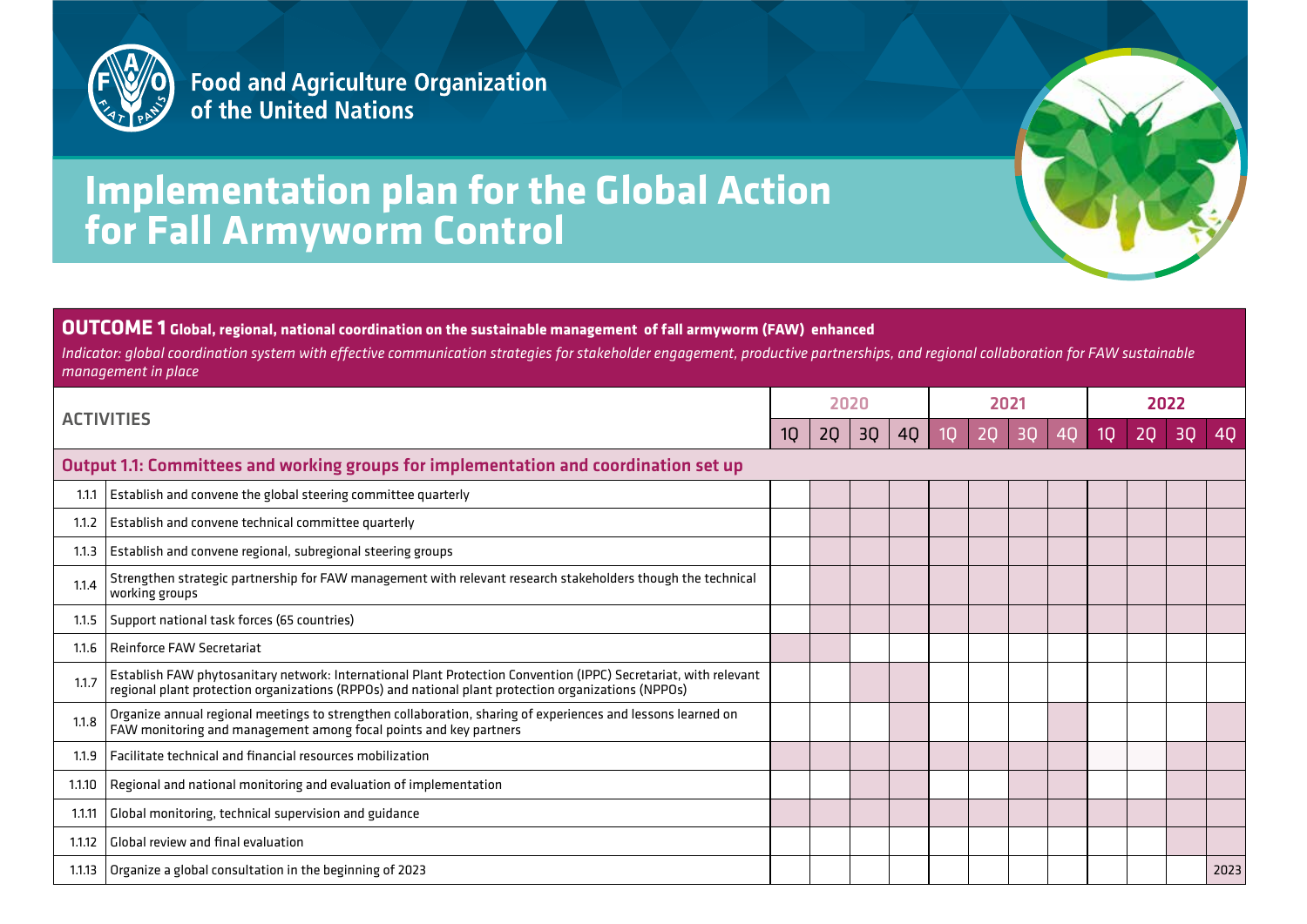|                                                                                                                                                                                                                                                                                                                                                                                                                                                                                                                                                      | Output 1.2: Global outreach strategy developed                                                                                                                                                                                                                     |    |      |    |    |      |    |    |    |    |      |          |  |
|------------------------------------------------------------------------------------------------------------------------------------------------------------------------------------------------------------------------------------------------------------------------------------------------------------------------------------------------------------------------------------------------------------------------------------------------------------------------------------------------------------------------------------------------------|--------------------------------------------------------------------------------------------------------------------------------------------------------------------------------------------------------------------------------------------------------------------|----|------|----|----|------|----|----|----|----|------|----------|--|
| 1.2.1                                                                                                                                                                                                                                                                                                                                                                                                                                                                                                                                                | Develop outreach strategy (FAW website, newsletters and social media strategies) at global, regional and national levels                                                                                                                                           |    |      |    |    |      |    |    |    |    |      |          |  |
| 1.2.2                                                                                                                                                                                                                                                                                                                                                                                                                                                                                                                                                | Develop global, regional and national communication strategies                                                                                                                                                                                                     |    |      |    |    |      |    |    |    |    |      |          |  |
| 1.2.3                                                                                                                                                                                                                                                                                                                                                                                                                                                                                                                                                | Develop and implement communication strategies, awareness raising campaigns and develop FAW training material for<br>smallholder farmers, including in local languages                                                                                             |    |      |    |    |      |    |    |    |    |      |          |  |
| 1.2.4                                                                                                                                                                                                                                                                                                                                                                                                                                                                                                                                                | Develop technical guidance for sustainable management of FAW and other information material                                                                                                                                                                        |    |      |    |    |      |    |    |    |    |      |          |  |
| 1.2.5                                                                                                                                                                                                                                                                                                                                                                                                                                                                                                                                                | Organize a high-level conference in second half of 2020                                                                                                                                                                                                            |    |      |    |    |      |    |    |    |    |      |          |  |
| <b>OUTCOME 2</b> Crop yield losses caused by FAW reduced<br>Indicator 1: number of countries that have developed and implemented integrated pest management (IPM) practices and other technologies and policies for the sustainable management of FAW<br>Indicator 2: reduction in maize yield loss in target countries that have implemented IPM practices, technologies and policies for the sustainable management of FAW<br><b>Indicator 3:</b> number of innovative technologies implemented and guidance developed and disseminated to farmers |                                                                                                                                                                                                                                                                    |    |      |    |    |      |    |    |    |    |      |          |  |
|                                                                                                                                                                                                                                                                                                                                                                                                                                                                                                                                                      | <b>ACTIVITIES</b>                                                                                                                                                                                                                                                  |    | 2020 |    |    | 2021 |    |    |    |    | 2022 |          |  |
|                                                                                                                                                                                                                                                                                                                                                                                                                                                                                                                                                      |                                                                                                                                                                                                                                                                    | 1Q | 2Q   | 3Q | 40 | 10   | 20 | 30 | 40 | 10 | 20   | 30<br>40 |  |
|                                                                                                                                                                                                                                                                                                                                                                                                                                                                                                                                                      | Output 2.1: National inception workshops in each target country organized and baseline studies prepared                                                                                                                                                            |    |      |    |    |      |    |    |    |    |      |          |  |
| 2.1.1                                                                                                                                                                                                                                                                                                                                                                                                                                                                                                                                                | Conduct baseline studies and risk assessments (infestation levels, yield losses) taking into consideration national<br>policies, pest management systems and all relevant data                                                                                     |    |      |    |    |      |    |    |    |    |      |          |  |
| 2.1.2                                                                                                                                                                                                                                                                                                                                                                                                                                                                                                                                                | Plan and implement national inception workshops to develop national action plans for FAW management                                                                                                                                                                |    |      |    |    |      |    |    |    |    |      |          |  |
| 2.1.3                                                                                                                                                                                                                                                                                                                                                                                                                                                                                                                                                | Develop and implement national action plans for FAW management, and identify pilot study areas, involving<br>farmer field school (FFS) facilitators, key farmers, extension officers, government officials and the private sector                                  |    |      |    |    |      |    |    |    |    |      |          |  |
|                                                                                                                                                                                                                                                                                                                                                                                                                                                                                                                                                      | Output 2.2: National capacity for sustainable management of FAW enhanced and yield losses reduced                                                                                                                                                                  |    |      |    |    |      |    |    |    |    |      |          |  |
| 2.2.1                                                                                                                                                                                                                                                                                                                                                                                                                                                                                                                                                | Facilitate development of ecosystem-based IPM technologies and practices adapted to local scenarios through<br>selected community pilot testing for the sustainable management of FAW. Validate and disseminate new IPM<br>technologies and innovations to farmers |    |      |    |    |      |    |    |    |    |      |          |  |
| 2.2.2                                                                                                                                                                                                                                                                                                                                                                                                                                                                                                                                                | Organize national training workshops on IPM in pilot countries, involving FFS facilitators, key farmers, extension<br>officers, government officials and the private sector                                                                                        |    |      |    |    |      |    |    |    |    |      |          |  |
| 2.2.3                                                                                                                                                                                                                                                                                                                                                                                                                                                                                                                                                | Facilitate further scale-up of FAW IPM in ongoing FFS training of facilitators, master trainers and community<br>outreach groups                                                                                                                                   |    |      |    |    |      |    |    |    |    |      |          |  |
| 2.2.4                                                                                                                                                                                                                                                                                                                                                                                                                                                                                                                                                | Organize regional training workshops for FAW IPM with national focal points to ensure knowledge sharing and<br>capitalisation, including South-South Cooperation                                                                                                   |    |      |    |    |      |    |    |    |    |      |          |  |
| 2.2.5                                                                                                                                                                                                                                                                                                                                                                                                                                                                                                                                                | Organize country-level cross-community visits to FAW testing and validation IPM pilot sites for sharing<br>experiences among participating communities                                                                                                             |    |      |    |    |      |    |    |    |    |      |          |  |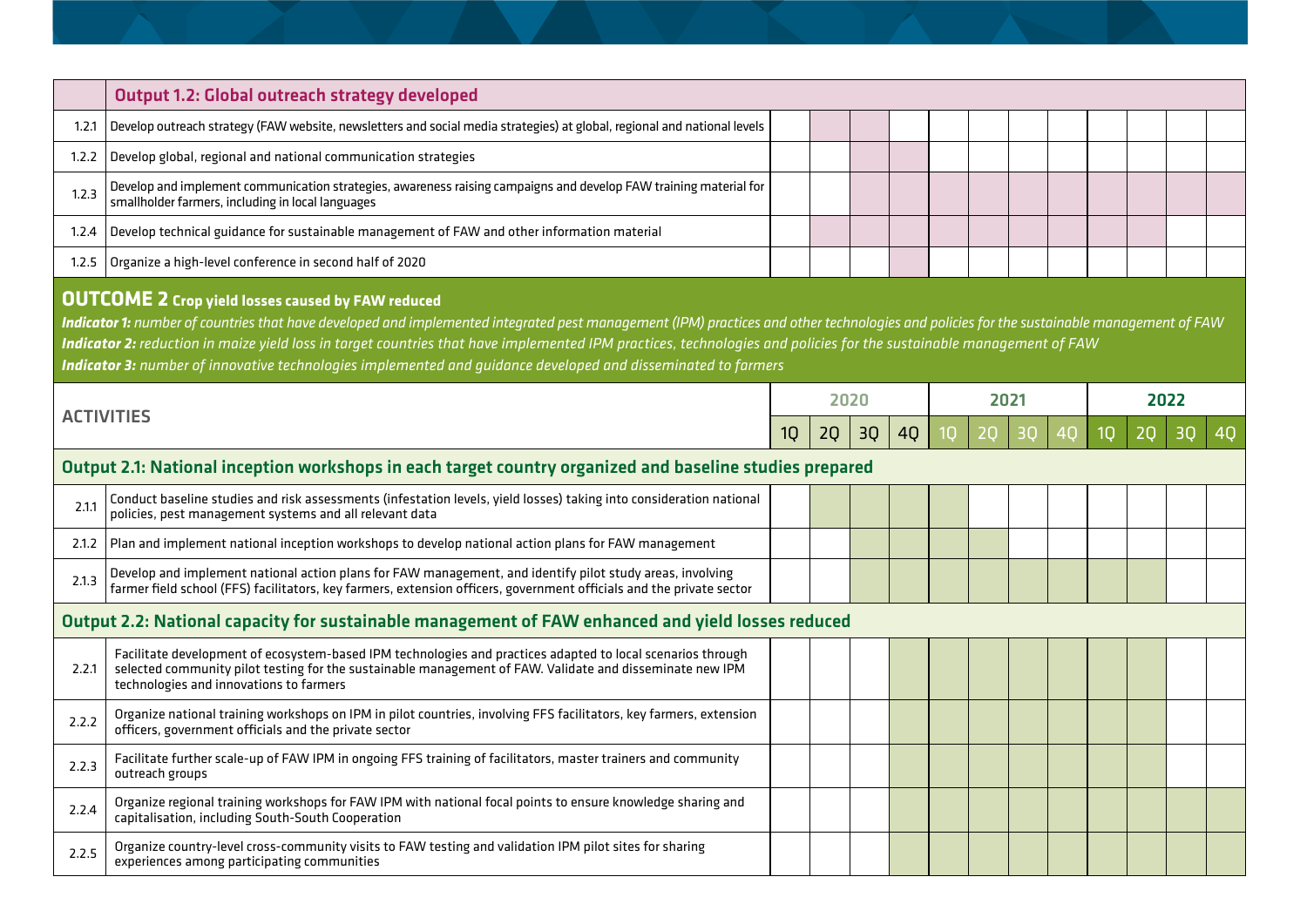|                                                                                           | <b>ACTIVITIES</b>                                                                                                                                                                                                                                                                                                                |    |    | 2020 |    |                 |    | 2021 |    |    | 2022 |    |    |  |
|-------------------------------------------------------------------------------------------|----------------------------------------------------------------------------------------------------------------------------------------------------------------------------------------------------------------------------------------------------------------------------------------------------------------------------------|----|----|------|----|-----------------|----|------|----|----|------|----|----|--|
|                                                                                           |                                                                                                                                                                                                                                                                                                                                  | 1Q | 2Q | 3Q   | 4Q | 10 <sub>1</sub> | 20 | 30   | 40 | 10 | 20   | 30 | 40 |  |
| Output 2.3: Information material on sustainable FAW management developed and disseminated |                                                                                                                                                                                                                                                                                                                                  |    |    |      |    |                 |    |      |    |    |      |    |    |  |
| 2.3.1                                                                                     | Support national FAW task forces to develop, produce and disseminate FAW IPM information and learning<br>materials based on lessons learnt from the Americas, Africa and Asia, to farmers and extension agents                                                                                                                   |    |    |      |    |                 |    |      |    |    |      |    |    |  |
| 2.3.2                                                                                     | Facilitate national FAW task force to scale up development and translation into local languages of regional and<br>local FFS FAW guidance notes, FAMEWS, and video describing low-cost, sustainable FAW IPM options                                                                                                              |    |    |      |    |                 |    |      |    |    |      |    |    |  |
| 2.3.3                                                                                     | Develop information technology (IT) for easy access to information by farmers on sustainable FAW management (e.g.<br>through FAMEWS, and on-demand short messaging services or SMS)                                                                                                                                              |    |    |      |    |                 |    |      |    |    |      |    |    |  |
|                                                                                           | Output 2.4: National FAW monitoring and early warning systems improved                                                                                                                                                                                                                                                           |    |    |      |    |                 |    |      |    |    |      |    |    |  |
| 2.4.1                                                                                     | Develop national FAW monitoring and early warning systems in countries, integrated with Fall Armyworm<br>Monitoring and Early Warning System (FAMEWS) if feasible                                                                                                                                                                |    |    |      |    |                 |    |      |    |    |      |    |    |  |
|                                                                                           | 2.4.2 Develop and share standard monitoring data based on FAMEWS between countries and FAW Secretariat                                                                                                                                                                                                                           |    |    |      |    |                 |    |      |    |    |      |    |    |  |
| 2.4.3                                                                                     | Conduct targeted and tailored national training workshops on application of monitoring and early warning systems<br>such as FAMEWS (combined with forecast and information service on integrated management of pests, diseases<br>and weeds - VIPS, for example - and monitoring systems developed by China and other countries) |    |    |      |    |                 |    |      |    |    |      |    |    |  |
| 2.4.4                                                                                     | Promote regional collaboration on monitoring and early warning data sharing                                                                                                                                                                                                                                                      |    |    |      |    |                 |    |      |    |    |      |    |    |  |
|                                                                                           | 2.4.5   Enhance tools for global monitoring, including alert devices for advice to member countries                                                                                                                                                                                                                              |    |    |      |    |                 |    |      |    |    |      |    |    |  |
| 2.5.1                                                                                     | Conduct research to improve yield measurement methods and approaches, such as crop cutting and harvesting<br>unit sampling (quantitative approach) in countries; and standardize the yield measurement tools                                                                                                                     |    |    |      |    |                 |    |      |    |    |      |    |    |  |
|                                                                                           | 2.5.2 Measure the yield losses and analyse the impact of FAW infestation                                                                                                                                                                                                                                                         |    |    |      |    |                 |    |      |    |    |      |    |    |  |
|                                                                                           | 2.5.3 Conduct impact study on relation between yield losses and FAW infestation in pilot countries                                                                                                                                                                                                                               |    |    |      |    |                 |    |      |    |    |      |    |    |  |
|                                                                                           | Output 2.5: National data collection on FAW infestation and yield losses developed                                                                                                                                                                                                                                               |    |    |      |    |                 |    |      |    |    |      |    |    |  |
| 2.5.1                                                                                     | Conduct research to improve yield measurement methods and approaches, such as crop cutting and harvesting unit<br>sampling (quantitative approach) in countries; and standardize the yield measurement tools                                                                                                                     |    |    |      |    |                 |    |      |    |    |      |    |    |  |
| 2.5.2                                                                                     | Measure the yield losses and analyse the impact of FAW infestation                                                                                                                                                                                                                                                               |    |    |      |    |                 |    |      |    |    |      |    |    |  |
| 2.5.3                                                                                     | Conduct impact study on relation between yield losses and FAW infestation in pilot countries                                                                                                                                                                                                                                     |    |    |      |    |                 |    |      |    |    |      |    |    |  |